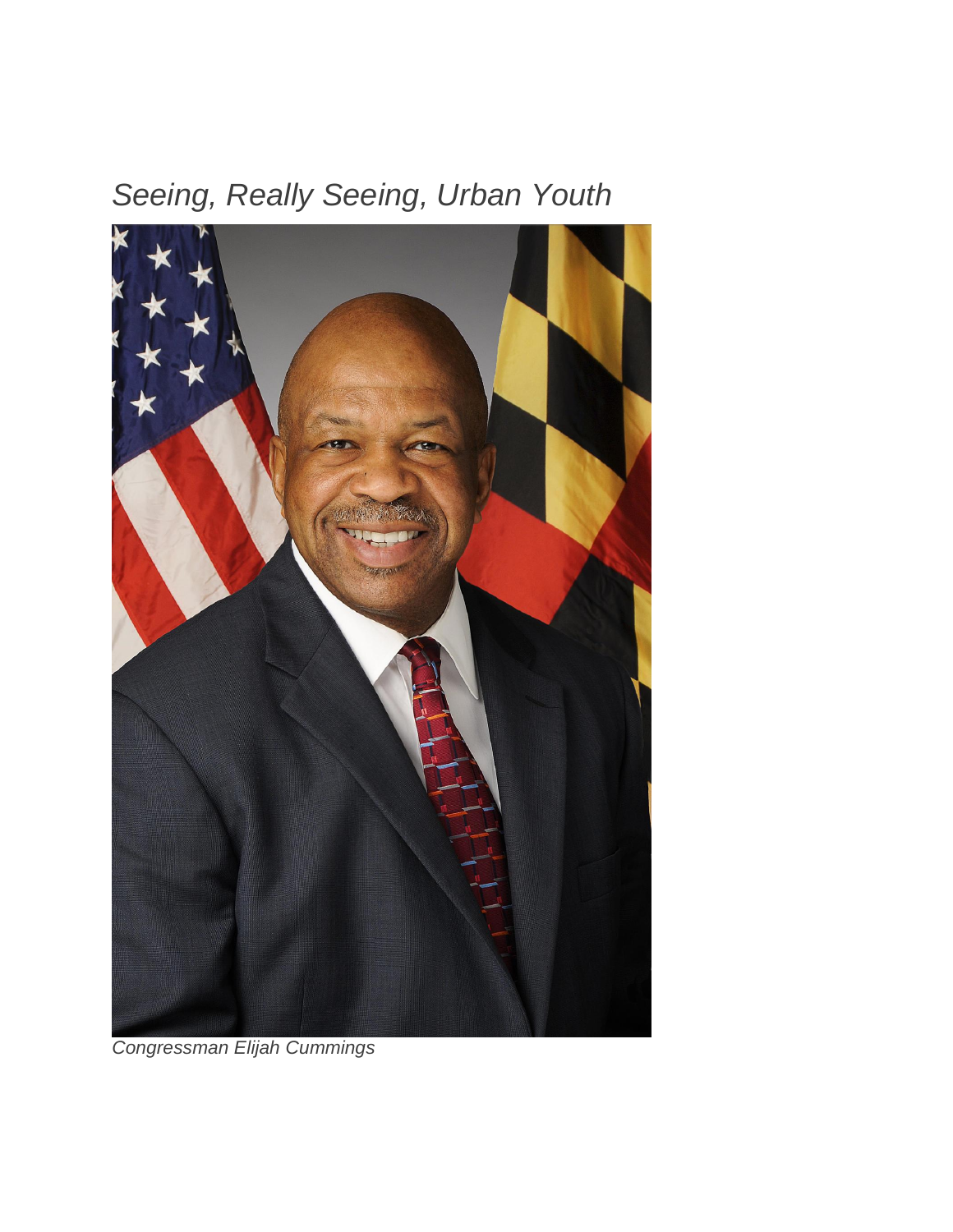Big shouldered, urban "anchor" institutions have been known to try to buy community peace by promising jobs to their neighbors—like leaf raking or housekeeping chores. But the University of Maryland, Baltimore, seeking a more fundamental relationship with the Southwest Baltimore Partnership, has taken a step beyond that with its new CURE Scholars program.

The university, in partnership with the National Cancer Institute, has selected 40 elementary school children from seven South Baltimore neighborhoods to prepare for careers in medical care, cancer research and other well-paying jobs. It fits because these children live in cancer-prone, economically challenged neighborhoods.

It's a program in some ways related to the death last April of Freddie Gray and a question Congressman Elijah Cummings asked the congregation at Gray's funeral.

"Did you see a young man who had dreams," he asked. "Did you see a young man who wanted to be all that God meant for him to be?"

At a recent ceremony for the new CURE scholars, Cummings thanked the university "for seeing our children; for seeing them; just for seeing them."

The scholars arrive with promising academic scores, some indication of talent for science, and committed parents. Their parents watched as if they were still processing their good fortune.

Caryn Soden, whose daughter, Katelyn Paige, is one of the scholars, said her family is "beyond blessed to have people who actually care about children in impoverished neighborhoods."

"It's an overwhelming feeling," she said.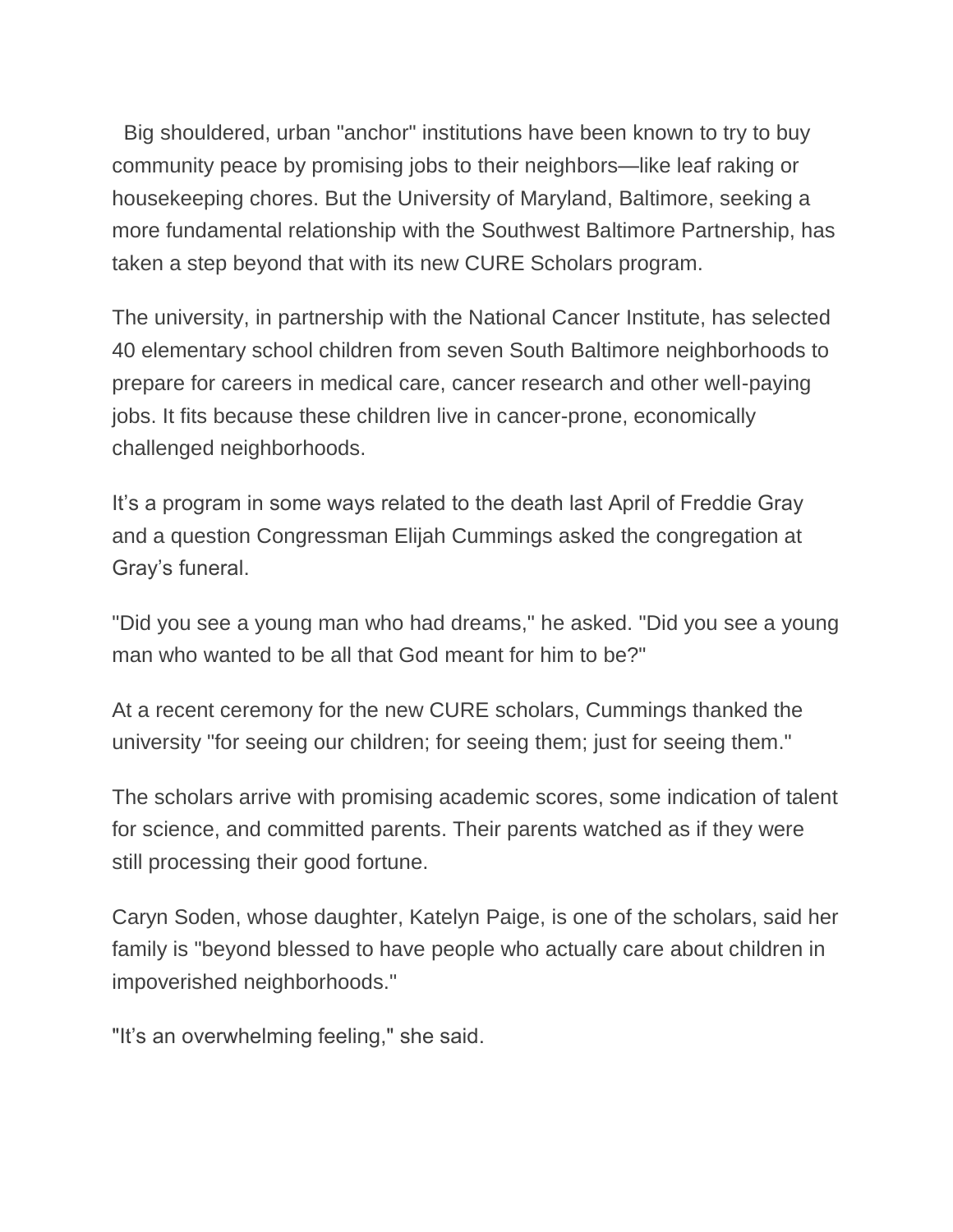In fact, they're doubly blessed, she said, because the program came along when Katelyn was in the target group – an 11-year old 6TH grader. A year earlier or later and she might not have qualified.

Soden has been a volunteer for years in her daughter's school, Franklin-Square Elementary/Middle, so she's ready, she said, to help Katelyn get past the inevitable rough spots.

The program is rooted in studies that have shown that children from generations of poverty have it built into their psyches that life is hopeless. But praise from people in the program goes a long way toward relieving that sense.

For example, said Jay Perman, the university president, he met 8-year-old Xavier at a Lexington Market event and asked the inevitable question: What did Xavier want to be when he grew up?

"He started talking to me about the NBA and the NFL," Perman recalled. "But he could probably read my face that I just wasn't sure that was how he should use his abilities. He could tell I wasn't impressed and just like that he looked at me and said 'Or maybe I'll have your job.'"

Perman said inner city kids face a thousand obstacles and his job "is to remove those obstacles one by one."

Cummings recalled being steered away from his aspirations by a school counselor who asked, "Who do you think you are? You will never be a lawyer."

Fortunately for him, his mother, a woman with a third grade education stepped up and told him there are "a lot of educated fools."